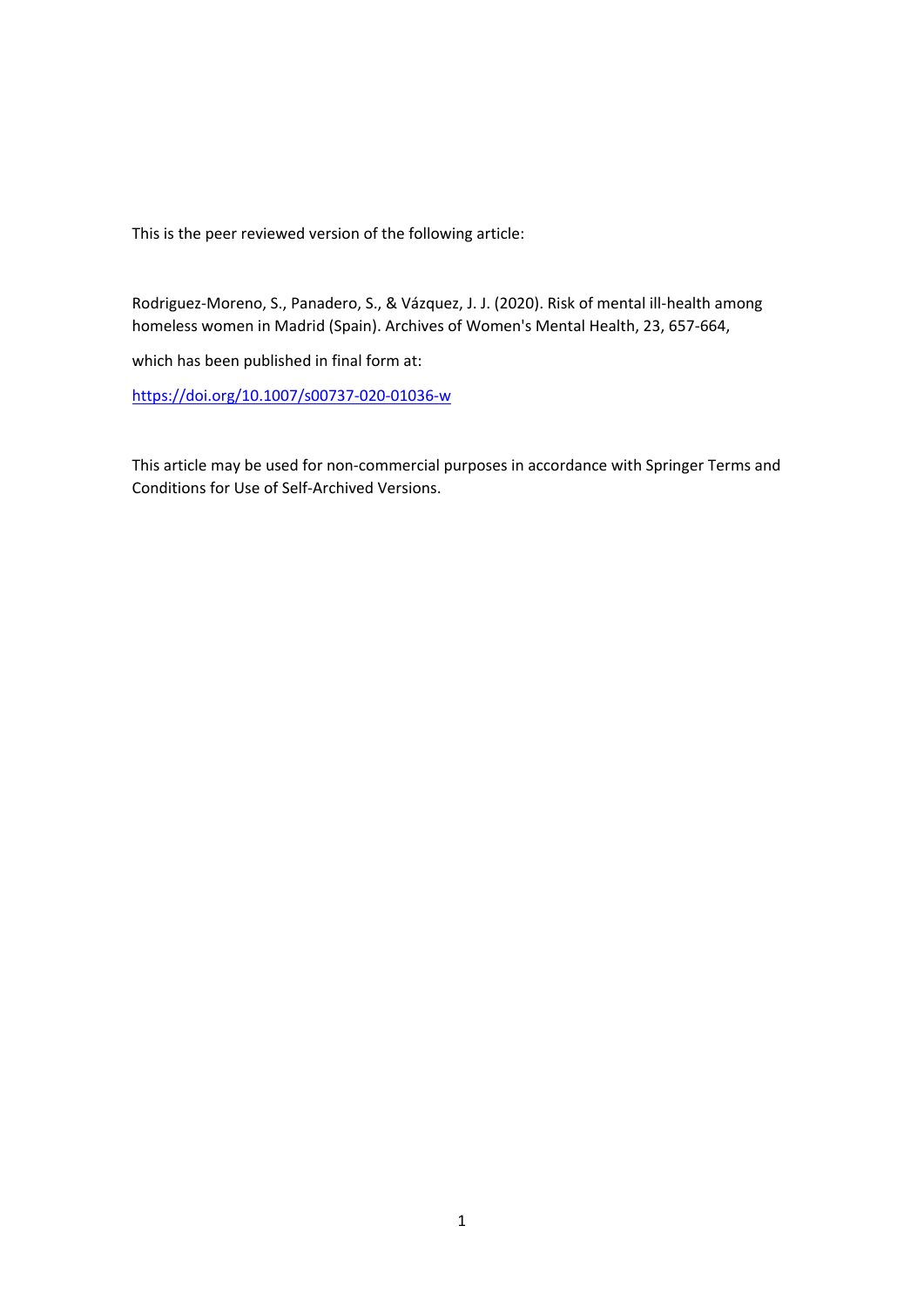# **Accepted version of the article:**

**Rodriguez-Moreno, S., Panadero, S., & Vázquez, J. J. (2020). Risk of mental ill-health among homeless women in Madrid (Spain).** *Archives of Women's Mental Health***, 23, 657-664. https://doi.org/10.1007/s00737-020-01036-w**

**Copyright: Springer.** 

# **RISK OF MENTAL ILL-HEALTH AMONG HOMELESS WOMEN IN MADRID (SPAIN)**

Sara Rodriguez-Moreno<sup>1</sup>, Sonia Panadero<sup>1</sup> and José Juan Vázquez<sup>2</sup>

- 1. Clinical Psychology Department, School of Psychology, Complutense University of Madrid, 28223, Madrid, Spain.
- 2. Social Psychology Department. Alcala University, 28801, Alcala de Henares. Madrid, Spain.

**Corresponding author**: Sara Rodriguez-Moreno, Clinical Psychology Department, Psychology School, Complutense University of Madrid, 28223, Madrid, Spain. Email: sarairod@ucm.es

**Acknowledgments** Sara Rodriguez-Moreno is a PhD candidate at Complutense University of Madrid and this work will be part of her PhD work on mental health and psychological treatments in homeless women. The authors want to thank all women experiencing homelessness for their generosity to participate in the study.

**Funding statement**: This research was supported by the "Agencia Estatal de Investigación" of the "Ministerio de Economía, Industria y Competitividad" of Spain (Ref. FEM2016-75317-R; Ref. PSI2009- 08472; Ref. FEM2012-35053) and Complutense-Santander Back grant (Ref. CT17/17-CT18/17) to SRM.

**Conflicts of interest**: None of the authors have any conflict of interest.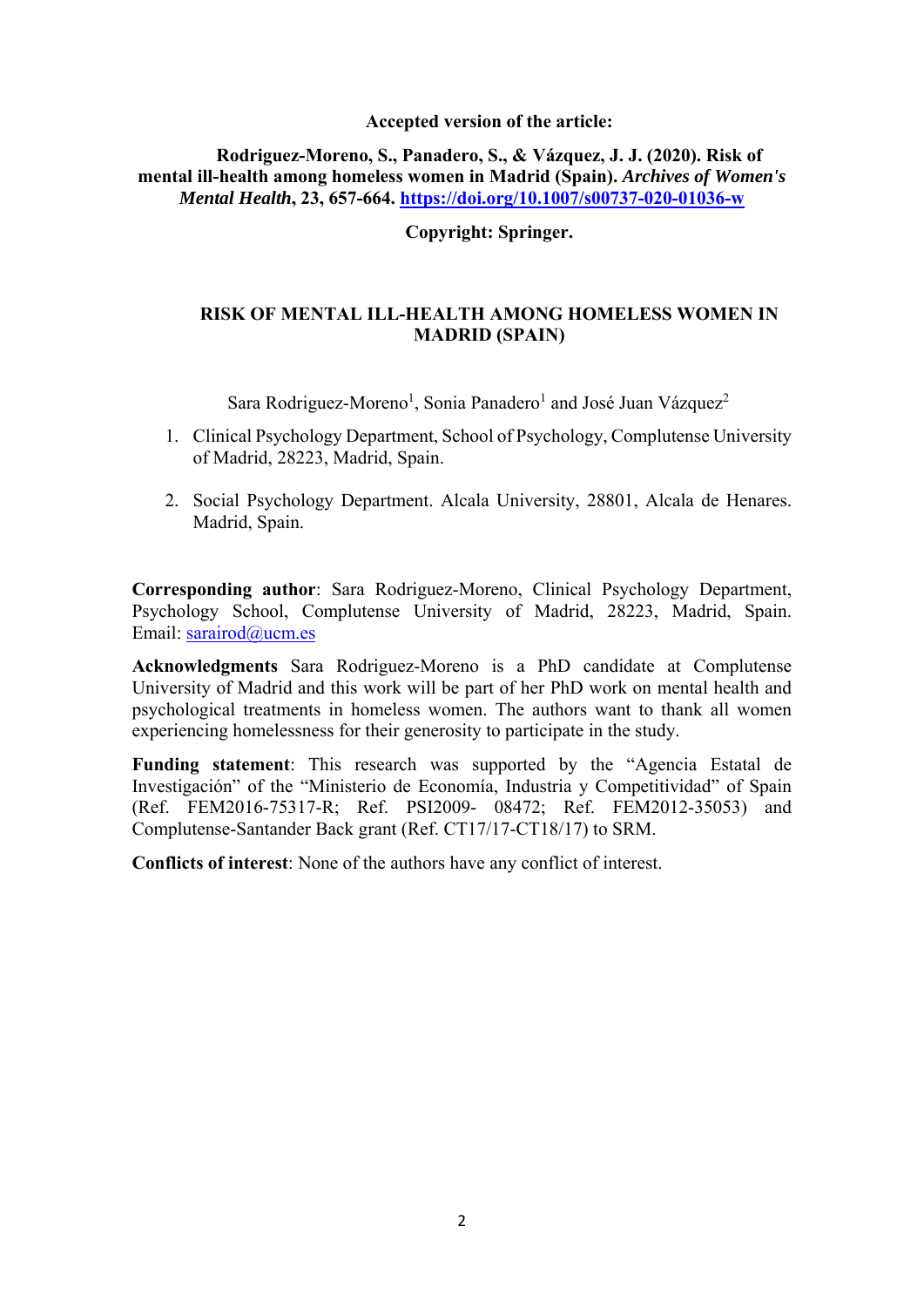#### **Abstract**

**Purpose**: Several studies have revealed that homeless people suffering from mental health problems are more vulnerable than homeless without those mental health problems. Nevertheless, there is a lack of evidence describing the real circumstances of homeless women. This paper explores the differences between homeless women at high risk of mental ill-health compared to those who do not present this risk. **Method**: The sample consisted of a group of 120 homeless women in Madrid (Spain). For this study, we collected data on background information (trajectory of homelessness and stressful life events experienced) and current aspects (living conditions, physical health and social support). The risk of mental ill-health has been measured by the short version of the General Health Questionnaire (GHQ-28). **Results**: The results showed that homeless women with higher risk of mental ill-health had become homeless at a younger age, had experienced more stressful life events in their lives, had a poorer physical health, felt less happy, had less social support and a greater feeling of loneliness when compared to homeless women who did not present risk of mental ill-health. **Conclusions**: Improving knowledge about the risk of mental ill-health among homeless women is essential for the design of specific psychological interventions within this population.

**Keywords**: homelessness; homeless women; mental health; GHQ.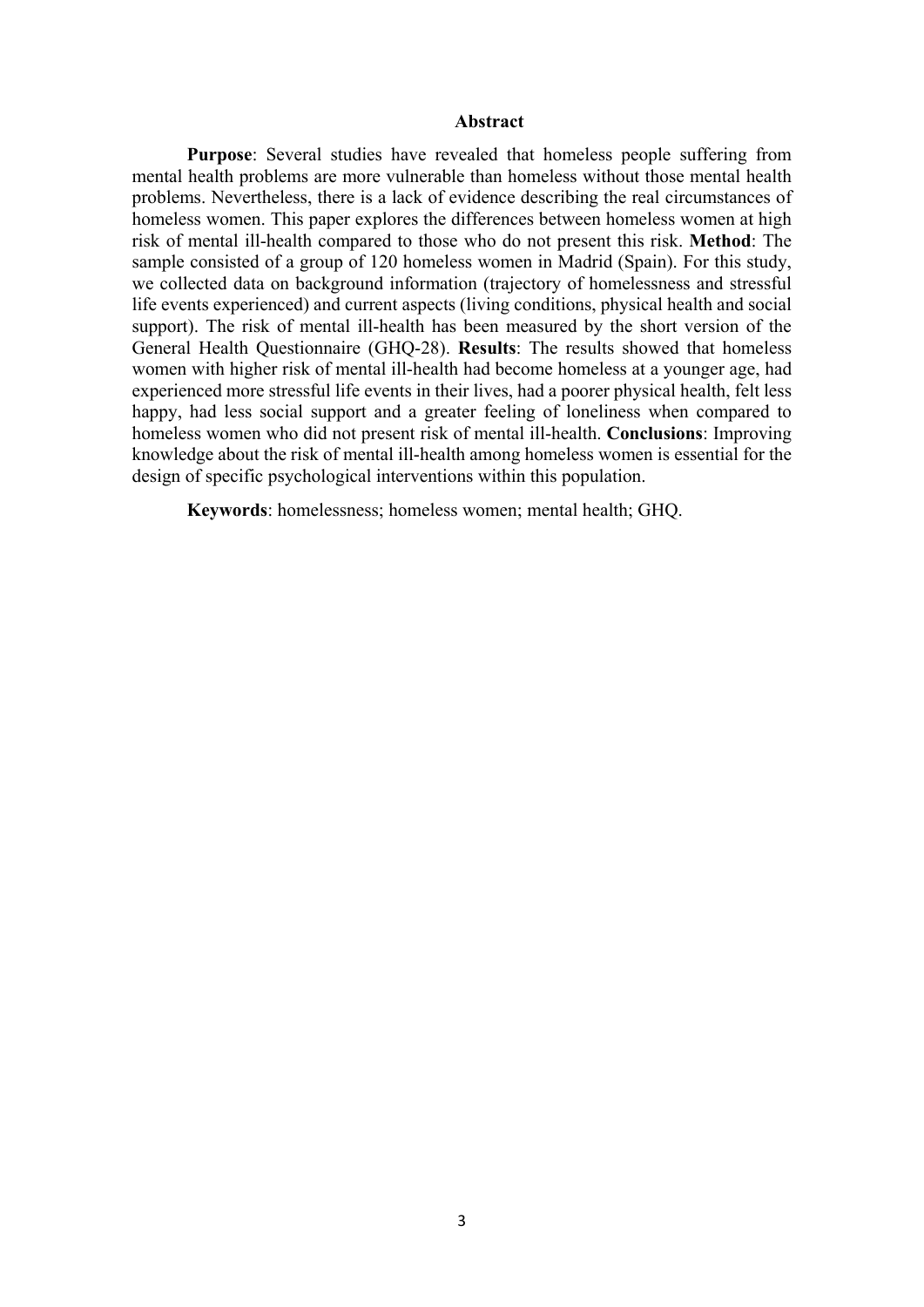#### **Introduction**

In more economically developed societies, homeless people are on the lowest rung of social exclusion. They not only live in extreme poverty, but also suffer from high levels of family and social disengagement, have great difficulty in achieving social/employment reintegration, and suffer from significant mental and physical health problems (Panadero and Vázquez 2016). A lack of housing is a significant determinant factor in health (Angel and Bittschi 2019). Several studies have reported that homeless people are in poorer physical health than the general population (Lebrun-Harris et al. 2013). This poorer state of health leads directly to an increased risk of mortality, twice as high as the general population (Hwang et al. 2009).

However, the relationship between homelessness and health not only manifests itself in physical health problems, but is also apparent in mental health problems (Chambers et al. 2014). Epidemiological data suggest a much higher prevalence of mental disorders among homeless people than in the general population, and indeed, higher than other economically disadvantaged groups (Lebrun-Harris et al. 2013). Specifically, the data indicate that around a third of homeless people present serious mental illnesses such as schizophrenia, bipolar disorder or serious depression (Sullivan et al. 2000), and this prevalence rises to almost 50% when disorders related to anxious-depressive symptomatology are taken into account (Feeney et al. 2000). Homeless people suffering from mental health problems experience higher rates of unemployment and suicide than other members of the homeless population (Dunne et al. 2012). The data for suicide rates are particularly shocking, as approximately one in three homeless people has attempted suicide at some point in their lives (Vázquez and Panadero 2019).

The study of mental health problems among homeless people is particularly important for understanding the role these problems play in how people become and remain homeless. The study by Nilsson et al. (2019) found that the mental health problems appeared before becoming homeless. However, other studies have also reported that homelessness in turn increases the likelihood of an individual developing mental health problems. Accordingly, prior research (Castellow et al. 2015; Rayburn et al. 2005) point out that the stress and traumatic experiences related to homelessness aggravate symptoms, increase vulnerability and lead to the appearance of other risk factors. In fact, previous studies have found that experiencing Stressful Life Events (SLEs), such as problems of family violence in childhood/adolescence, being abandoned, arrested or detained for a crime, among others (List of stressful life events for people in social exclusion; Panadero et al. 2018), has a direct effect on the chronification of homelessness, or as it has been reported, it's the 'revolving door to homelessness' (Roca et al. 2019).

Mental health problems have also been linked to the duration and number of episodes of homelessness. Lippert and Lee (2015), found a higher prevalence of mental health problems with chronic and episodic events, compared to those who had just become homeless. As a general rule, the time a person has spent homeless its directly correlated to suffering from anxiety, depression and adaptive disorders (Nino et al. 2009). Furthermore, the prevalence of comorbid disorders among homeless people is 39% in those with three or more episodes of homelessness, and 35% among those who have been living homeless for more than a year (National Alliance to End Homelessness 2007). However, the data obtained by Panadero-Herrero and Muñoz-López (2014) contradict the above findings, as they showed that the people who had spent less than one year time homeless had worse scores for anxiety, insomnia and social dysfunction than people in the same situation for more than five years.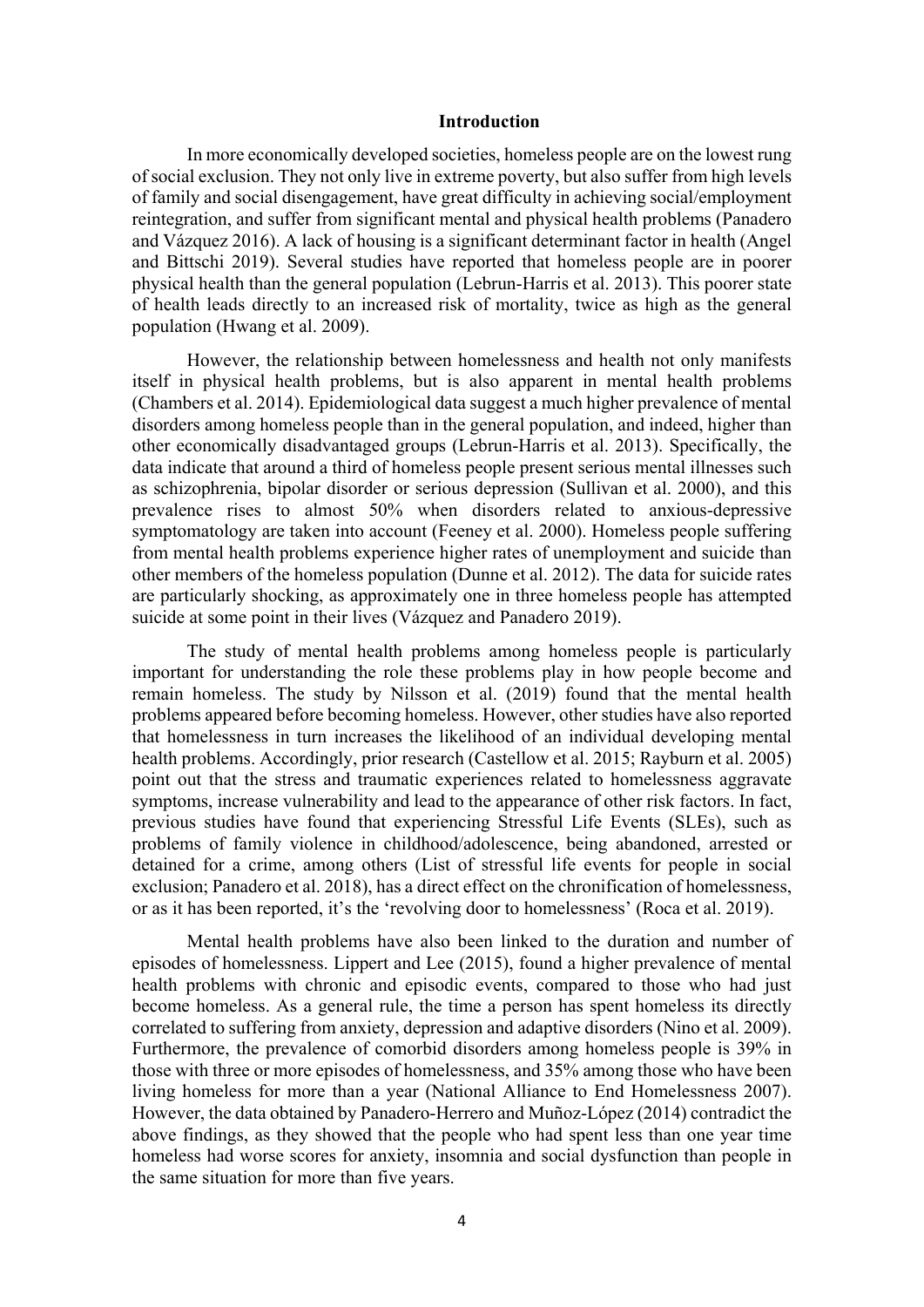Another crucial variable for understanding the relationship between mental health and homelessness is the role played by social support networks. Homelessness is characterized by high levels of loneliness and major difficulties with establishing adequate social support networks (Bower 2018; Kidd and Shahar 2008). The research carried out by Hwang et al. (2009) found that social support was associated with lower rates of mental health problems, lower levels of suicidal ideation, and lower levels of substance abuse.

Although the situation of homeless women has been studied at much less extent, the data suggest that these women present some significant vulnerability factors, such as SLEs, mental health problems, risk behaviors and lifestyles (Bonugli et al. 2013; Duke and Searby 2019). Previous studies have shown that women in a situation of major social exclusion have special needs that are different from those of their male counterparts, they suffer from more acute processes of victimization, and they present idiosyncratic mental health problems (Tsai et al. 2015). The difficulties resulting from the interaction between socioeconomic level and mental health problems appear to be more outstanding among pregnant women (van Heyningen et al. 2017) and homeless women (Greenberg and Rosenheck 2010). Accordingly, Riley et al. (2014) found that 97% of homeless women had at least one psychiatric disorder: 85% met the criteria for substance abuse disorder, 70% presented mood disorders, and 74% had anxiety disorders.

We therefore aim with this study to examine the differences between homeless women with a high risk of mental ill-health (HW-MI) and homeless women who do not have this risk with regards to various associated variables: sociodemographic characteristics, living conditions, SLEs, health, well-being and social support. The main hypothesis was that HW-MI would show worse living conditions, a greater chronicity of the homeless situation, more SLEs, more co-morbidity with other health conditions, lower well-being levels and worse social support networks than homeless women who are not at risk. The results of this study ultimately seek to assess the situation of homeless women in depth and identify factors related to mental health problems.

## **Method**

## **Participants**

The study was carried out on a sample of 138 homeless women in Madrid (Spain). After removing 18 participants with missing data in the short version of the General Health Questionnaire - GHQ-28, data analysis was conducted in the remaining a sample of 120 women. The data were collected during January 2014 – January 2018. A strict definition was used for homeless women: a woman *who had spent the night before being contacted by the interviewer in a shelter for the homeless, on the street or other places not initially designed for sleeping (cars, underground railway stations, abandoned buildings, etc.)* (Toro 1998). Inclusion criteria were: participants were 18 years old or above (i.e., of legal age in Spain)*.* Exclusion criteria were: 1) not being able to understand the interview questions in Spanish or English; and 2) to show any serious cognitive impairments or alcohol/drug effects during the interview.

## **Procedure**

In this cross-sectional study, the homeless women were contacted on the street, in shelters or in other facilities that provide care for this group, by a group of interviewers which had been previously trained to conduct structured interview and in dealing with people in situations of social exclusion. After the objectives of the research were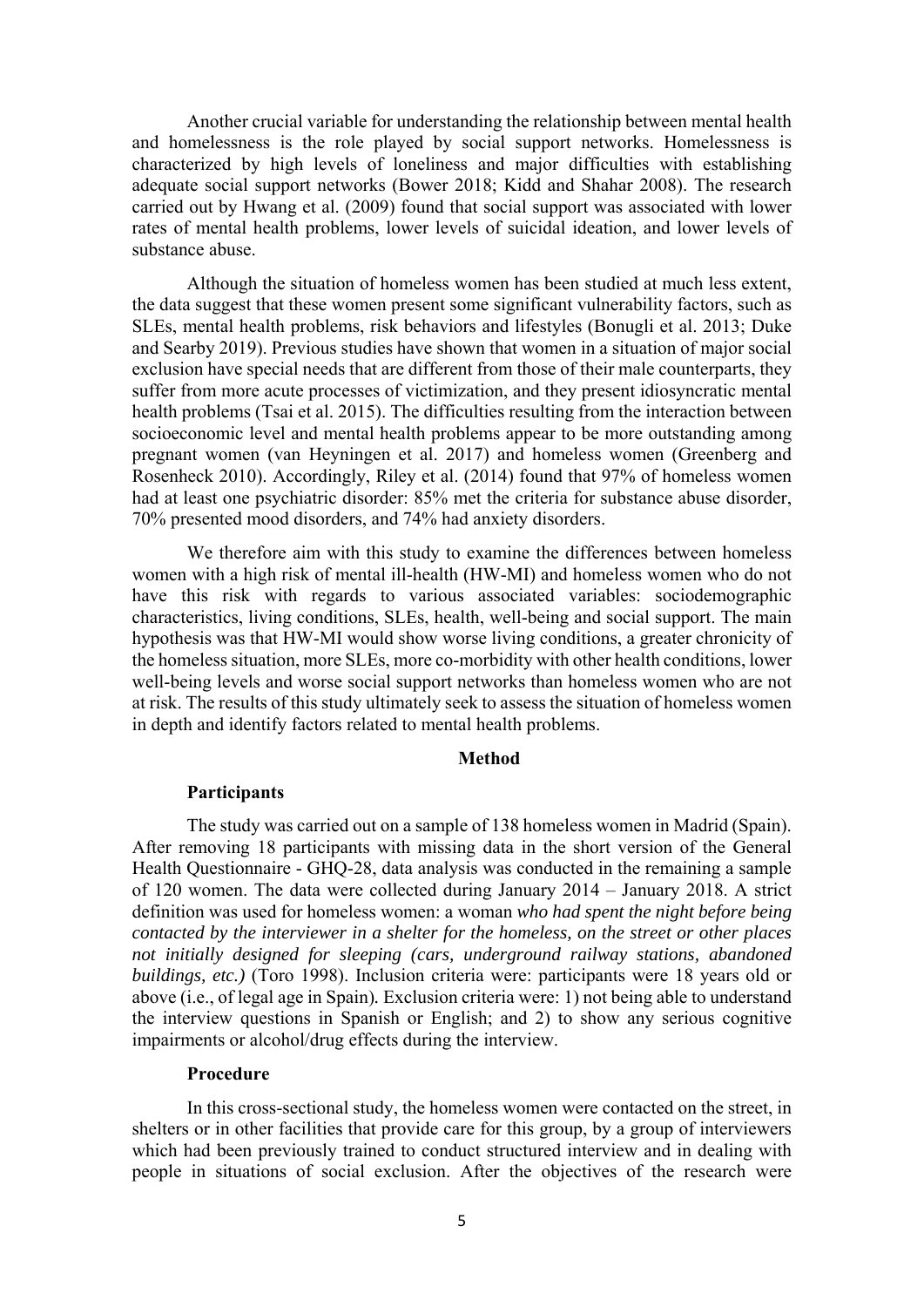explained to the participants, they were asked to sign an informed consent. The interviews were conducted voluntarily and anonymously, and the duration ranged between 45 and 80 minutes. All procedures were approved by the University Ethics Committee of Complutense of Madrid (Ref. 2017/18-004) and followed the 1964 Helsinki declaration for outstanding ethical standards.

In this study, the short version of the General Health Questionnaire was used (GHQ-28; Goldberg and Hillier 1979); specifically, the validated Spanish adaptation done by Lobo, Pérez-Echeverría, & Artal (1986). This questionnaire comprises four subscales that measure somatic symptoms, anxiety and insomnia, social dysfunction, and depression. The scores went from 0-100 with higher scores meaning better health status. The General Health Questionnaire (GHQ; Goldberg 1972) is a widely used self-report measure for assessing psychiatric morbidity (Rocha et al. 2011). The most restrictive cutoff point (CP=6/7) was used to dichotomize the total GHQ-28 score, dividing the sample of homeless women into two subgroups: of the 120 homeless women who participated in this study, 58% (n=70) were at high risk of mental ill-health (GHQ-28 $\geq$ 7) while the remaining 42% (n=50) did not present this risk (GHQ-28<7). This cut-off point has shown adequate psychometric properties in the Spanish validation, with a correct identification percentage in 85% of cases, a sensitivity of over 70%, and a specificity between 85 and 90% (Lobo et al. 1986; Muñoz et al. 1995).

#### **Statistical analysis**

Chi-Square for categorical variables and Student *t* for continuous variables were performed to analyze the differences between HW-MI and homeless women without mental ill-health risk. For all the analyses: 1) basic assumptions were tested; and 2) effect sizes were carried out using Cohen *d* (for continuous variables), Odds Ratio (for dichotomous variables) and Gamma Test (for ordinal variables). SPSS 22 for Windows was used for all analyses, employing G\*Power software (v. 3.1) for Cohen *d* calculation. Analysis were conducted in a per protocol basis.

#### **Results**

The mean age of participants was 45.52 years (*SD*= 11.38), they were mainly from Spain (65.2%), 60.8% of them had kids, 61% were single, and 22.5% had not completed primary education (i.e., 12 years old). No significant differences were found between the participants who scored higher than 7 on the GHQ-28, than those with lower scores for the main sociodemographic variables: age  $(t_{(118)} = 1.71, p > .05)$ , nationality  $(\chi^2_{(1)} = .06,$ *p* > .05), or level of education ( $\chi^2$  (3) = 6.51, *p* > .05).

Table 1 shows the differences between the two groups for the different variables related to living conditions (housing situation, homelessness, economic situation and work). The results indicated that the odds of sleeping on the street was five times higher among HW-MI (*OR*= 5.05) than in women not at risk. As for homelessness, statistically significant differences were observed for the age at which the women became homeless for the first time. Participants who scored  $> 7$  on the GHQ-28 had become homeless at earlier ages than the participants who scored below that level, with a medium-large effect size  $(d=0.51)$ . However, no differences between the groups in terms of the time spent homeless or the number of episodes of homelessness, were observed. Finally, for the variables related to working, the HW-MI had worked for significantly fewer months in their lives (*d*= .47), although no differences between groups were found for the other occupational variables.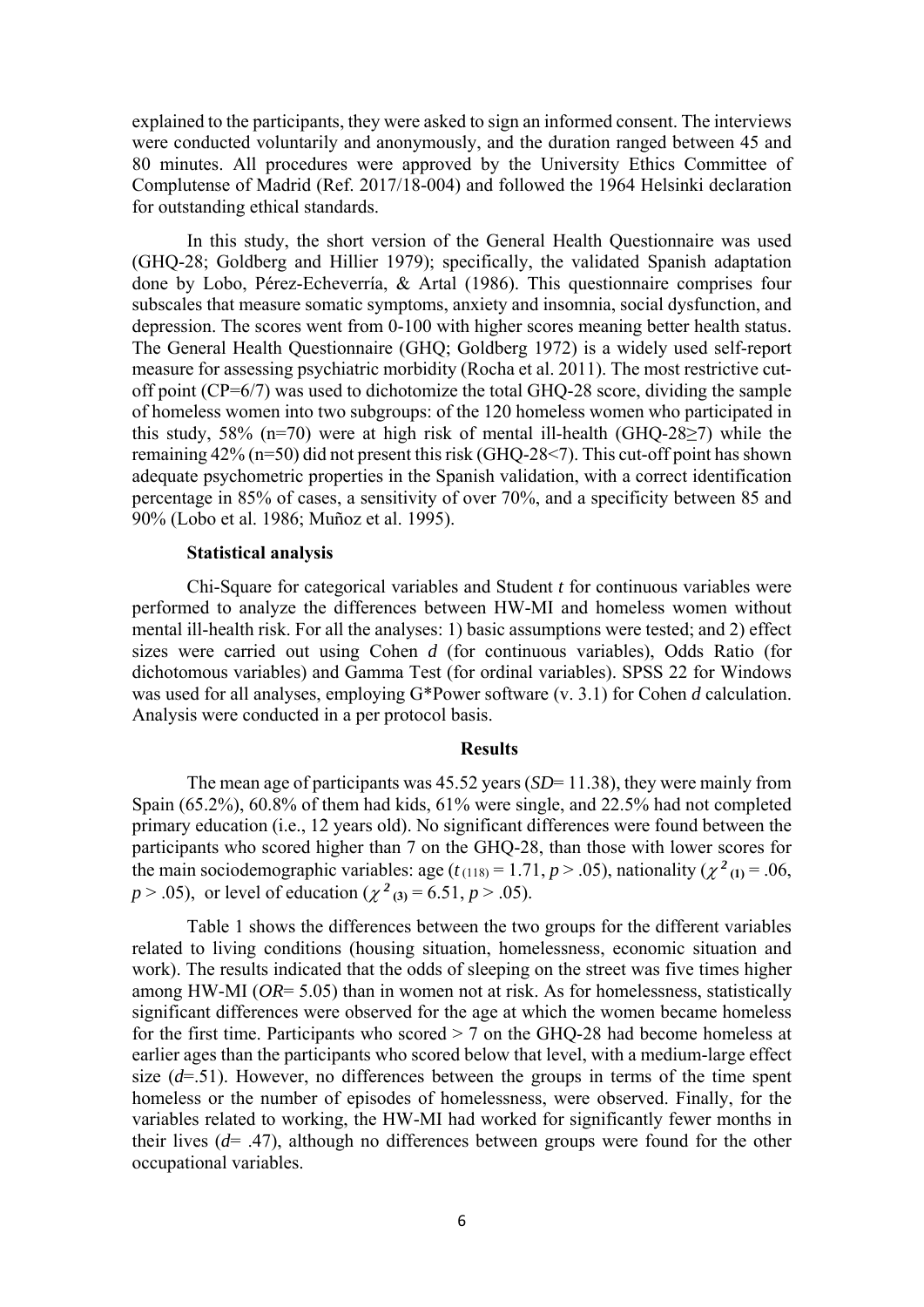|                                                                                 | <b>Score GHQ-28 Total</b> |                |            |                       |                |
|---------------------------------------------------------------------------------|---------------------------|----------------|------------|-----------------------|----------------|
|                                                                                 | $\geq 7$ ( n = 70)        | $< 7 (n = 50)$ | $\chi^2/t$ | <b>Effect</b><br>Size | 95% CI         |
| Have slept on the street at some point during the<br>month before the interview | 17.4%                     | $4\%$          | $5.0*$     | 5.05                  | [1.08, 23.70]  |
| Homelessness                                                                    |                           |                |            |                       |                |
| Age at which they had housing                                                   | 33.05                     | 40.33          | $2.60*$    | .51                   | $[-.87, -.13]$ |
| problems for the first time (Mean (SD))                                         | (15.70)                   | (12.79)        |            |                       |                |
| Time in a homeless situation (Mean                                              | 78.16                     | 59.28          |            |                       |                |
| (SD)                                                                            | (95.08)                   | (71.70)        | $-1.14$    |                       |                |
| Number of episodes of homelessness                                              |                           |                | 4.47       |                       |                |
| Once                                                                            | $36.4\%$                  | 55.3%          |            |                       |                |
| 1 to 5 times                                                                    | 30.3%                     | 17%            |            |                       |                |
| More than 5 times                                                               | 33.3%                     | 27.7%          |            |                       |                |
| Work                                                                            |                           |                |            |                       |                |
| Have engaged in some economic                                                   |                           |                |            |                       |                |
| activity that has provided her with                                             | 21.4%                     | 20%            | .036       |                       |                |
| income during the last month                                                    |                           |                |            |                       |                |
| Have tried to find work during the last<br>week                                 | 46.3%                     | 44.7%          | .028       |                       |                |
| Time spent working during her life                                              | 125.40                    | 189.84         |            |                       |                |
| (Mean(SD))                                                                      | (113.22)                  | (155.39)       | $2.60*$    | 0.47                  | $[-.85, -.12]$ |

*Table 1*: Living conditions among homeless women according to the risk of suffering from mental health problems.

 $* p < .05$ 

Table 2 presents the data referring to SLEs. The complete list of the SLEs evaluated is attached in the Supplementary Material (Supplementary Table 1 and Table 2). For both events, in childhood and adolescence and life-long events, significant differences were observed between groups. The percentage of HW-MI was significantly higher than in the other group. In childhood and adolescence SLEs, the odds of having been abandoned or of having housing problems was almost five times higher among HW-MI than among those who presented a lower risk. Furthermore, the odds of having parents with drug abuse problems and of having suffered sexual abuse in their childhood/adolescence was around 4 times higher among HW-MI. Meanwhile, for lifelong SLEs, the data showed that the odds of having experienced economic problems was 8.8 times higher among HW-MI. Those who had suffered from an illness, injury, serious accident or unemployment problems had 4.2 times more probability of presenting a mental health problem compared to those without risk. Finally, the odds of having attempted suicide throughout their life was 3.6 times greater among the participants with scores higher than 7 in the GHQ-28.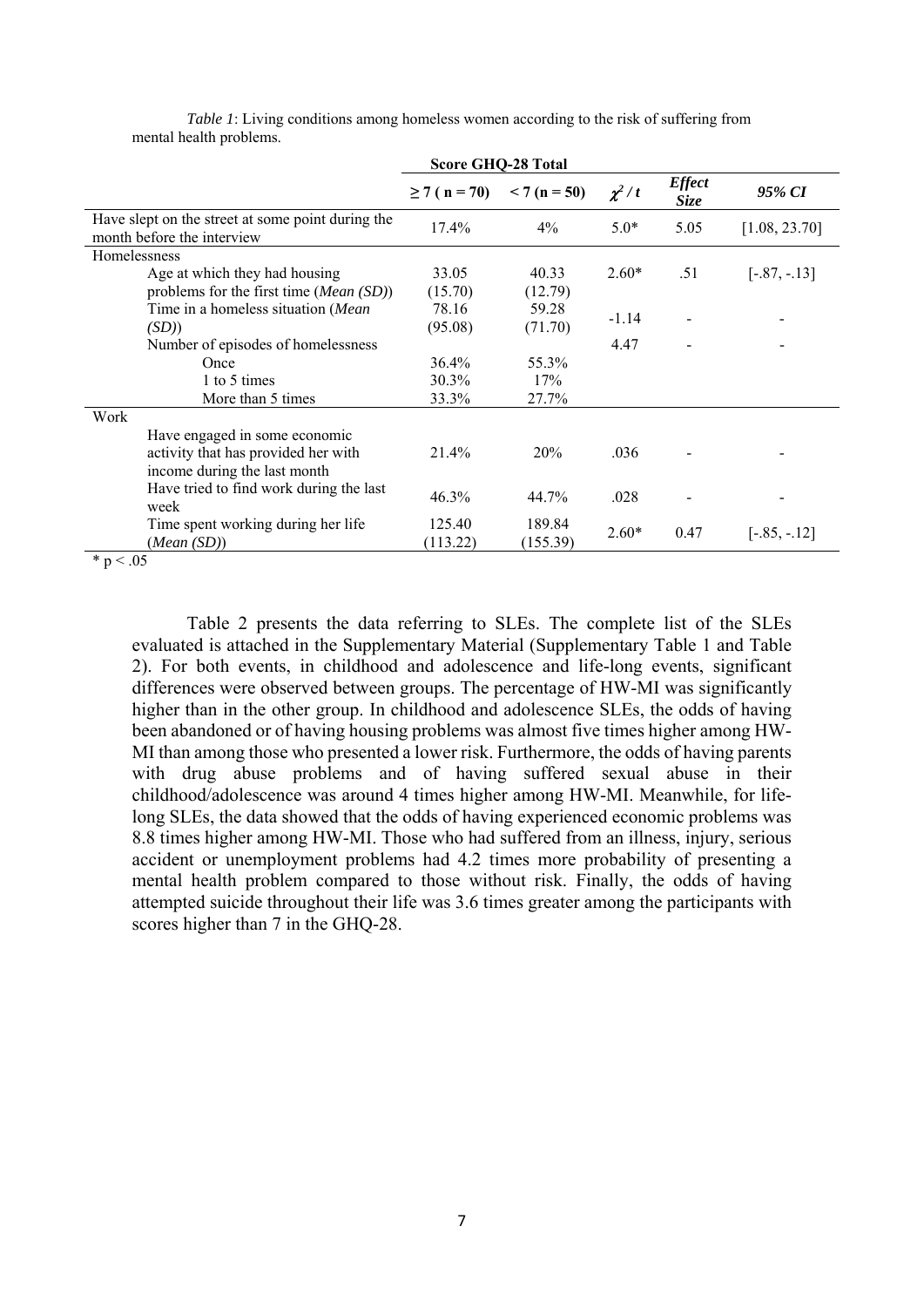|                                                     |                    | <b>Score GHQ-28 Total</b> |           |           |               |
|-----------------------------------------------------|--------------------|---------------------------|-----------|-----------|---------------|
|                                                     | $\geq 7$ ( n = 70) | $<$ 7 (n = 50)            | $\chi^2$  | <b>OR</b> | 95% CI        |
| Childhood and adolescence (before 18 Years Old)     |                    |                           |           |           |               |
| A parent had problems with drugs                    | 15.7%              | 4.1%                      | $4.01*$   | 4.38      | [.93, 20.74]  |
| Serious fights and arguments between the parents    | 42.9%              | 24.5%                     | $4.26*$   | 2.31      | [1.03, 5.17]  |
| Be abandoned                                        | 17.4%              | 4.1%                      | $4.85*$   | 4.95      | [1.05, 23.22] |
| Housing problems in childhood                       | 17.4%              | 4.1%                      | $4.85*$   | 4.95      | [1.05, 23.22] |
| Suffered from sexual abuse                          | 39.1%              | 14.3%                     | $8.62*$   | 3.86      | [1.51, 9.82]  |
| <b>Throughout life</b>                              |                    |                           |           |           |               |
| Suffered from a serious illness, injury or accident | 65.2%              | 30.6%                     | 13.73**   | 4.25      | [1.94, 9.30]  |
| Suffered from serious unemployment problems         | 91.3%              | 71.4%                     | $8.04*$   | 4.20      | [1.48, 11.90] |
| Suffered from major financial problems              | 95.7%              | 71.4%                     | $13.63**$ | 8.80      | [2.37, 32.70] |
| Drunk too much at some point in her life            | 46.4%              | 20.4%                     | $8.43*$   | 3.37      | [1.46, 7.82]  |
| Abused drugs at some point in her life              | 44.9%              | 22.4%                     | $6.32*$   | 2.82      | [1.24, 6.41]  |
| Done work that separated her from her home          | 47.8%              | 28.6%                     | $4.43*$   | 2.29      | [1.05, 5.00]  |
| Suffered from sexual assault (over 18 years old)    | 41.2%              | 22.4%                     | $4.50*$   | 2.42      | [1.06, 5.53]  |
| Had Attempted Suicide                               | 59.4%              | 28.6%                     | $10.96**$ | 3.66      | [1.67, 8.02]  |
| Has been reported to the police                     | 43.5%              | 22.4%                     | $5.59*$   | 2.66      | [1.17, 6.05]  |
| Suffered from a miscarriage                         | 31.9%              | 14.6%                     | $4.55*$   | 2.74      | [1.06, 7.08]  |
| Separation from a child (adoption, abandoned)       | 40.6%              | 22.4%                     | $4.26*$   | 2.36      | [1.03, 5.39]  |

*Table 2*: Stressful life events among homeless women according to the risk of suffering from mental health problems.

 $* p < .05; ** p < .001$ 

Table 3 shows the results of the comparison for various health-related incidences between homeless women with scores higher or lower than 7 in the GHQ-28. Homeless women with possible mental health problems perceived their health as "bad" or "very bad" to a greater extent (with a medium effect size; *Gamma* = .50). Furthermore, this data was accentuated when the participants are asked to rate their current state of health using a visual analogue scale (a "feeling thermometer" scale, on which the woman is asked to rate their health from 0 to 100; with 100 being the best health that the person can imagine and 0 the worst health), which showed significant differences between groups with a very large effect size  $(d = .99)$ . The odds of suffering from a serious or chronic disease was 2.5 times higher among HW-MI, while the odds of having suffered from pain or physical discomfort was 4.4 times higher. However, no differences were observed in terms of the number of homeless women suffering from a disability.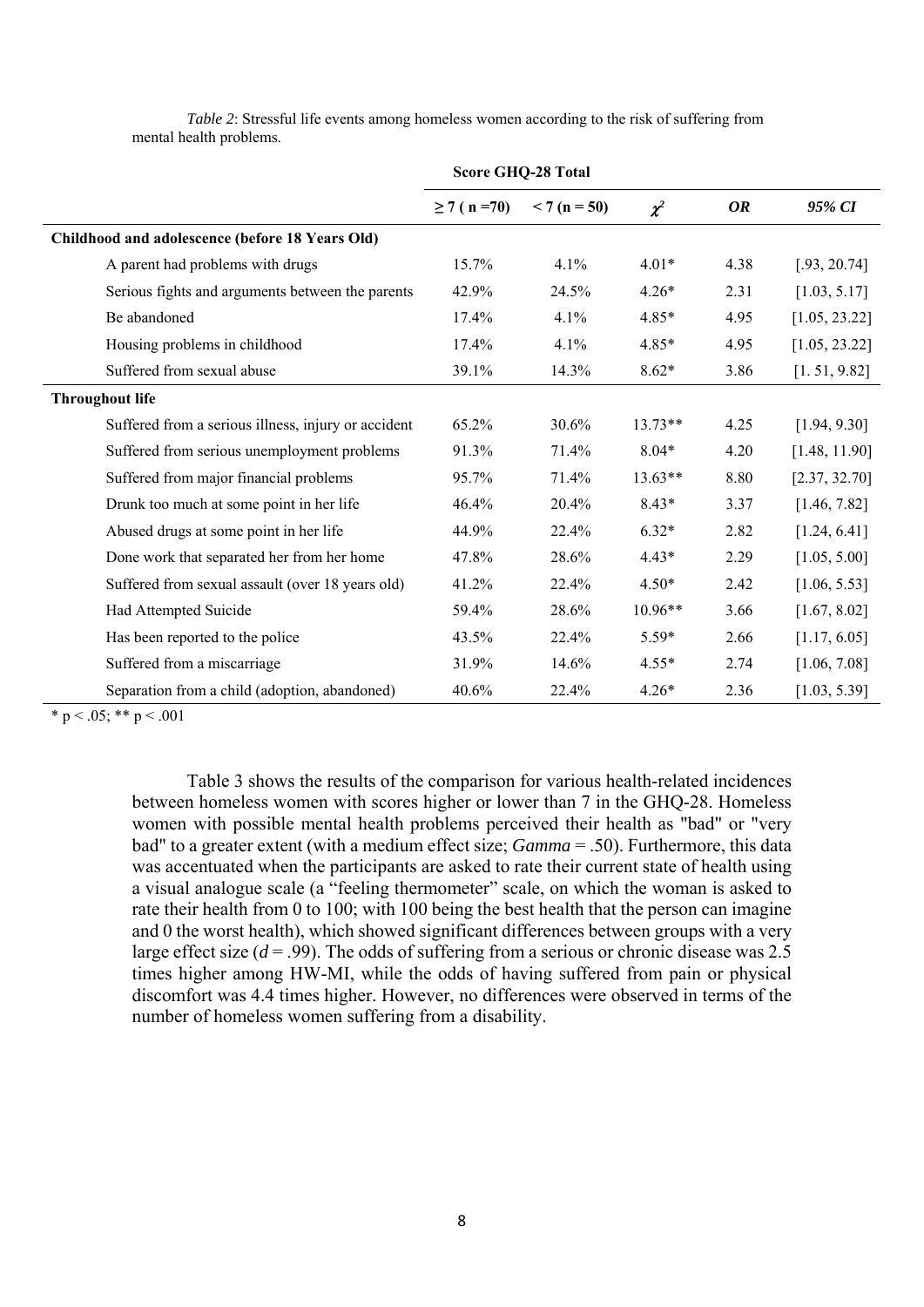*Table 3*: Health status among homeless women according to the risk of suffering from mental health problems.

|                                                                             | <b>Score GHQ-28 Total</b> |                |                 |                    |                 |
|-----------------------------------------------------------------------------|---------------------------|----------------|-----------------|--------------------|-----------------|
|                                                                             | $\geq 7$ ( n = 70)        | $< 7 (n = 50)$ | $\chi^2/t$ (gl) | <b>Effect Size</b> | 95% CI          |
| Perceived health                                                            |                           |                | $14.46*$        | 0.50               | [.39, .61]      |
| Very good                                                                   | $8.6\%$                   | 26%            |                 |                    |                 |
| Good                                                                        | 22.9%                     | 34%            |                 |                    |                 |
| Fair                                                                        | 32.9%                     | 28%            |                 |                    |                 |
| Poor                                                                        | 20%                       | 10%            |                 |                    |                 |
| Very bad                                                                    | 15.7%                     | $2\%$          |                 |                    |                 |
| A doctor has told her that you have a<br>serious or chronic illness         | 61.4%                     | 38%            | $6.41*$         | 2.60               | [1.23, 5.48]    |
| Have suffered from some sort of pain or<br>physical discomfort (last month) | 81.4%                     | 50%            | $13.31**$       | 4.39               | [1.93, 9.94]    |
| Have a disability                                                           | 41.4%                     | 34%            | 0.68            |                    |                 |
| State of health today (0-100) (Mean (SD))                                   | 50.71 (26.75)             | 74.50 (20.51)  | $5.28**$        | .99                | $[-1.35, -.59]$ |

\* p < .05; \*\* p < .001

The differences between homeless women with higher and lower risks of suffering mental health problems in their perceived levels of happiness provided another interesting piece of data (Table 4). The results indicated that participants scoring higher than 7 in the GHQ-28 perceived themselves as significantly unhappier than the comparison group, with a large effect size  $(d=-.58)$ . In addition, HW-MI felt significantly lonelier than homeless women without this risk  $(d = .56)$ , and they had significantly fewer people to talk to when they are sad, overwhelmed or upset  $(OR = .24)$ .

*Table 4*: Well-being and social support among homeless women according to the risk of suffering from mental health problems.

|                                                                            | <b>Score GHQ-28 Total</b> |                |           |                    |                |
|----------------------------------------------------------------------------|---------------------------|----------------|-----------|--------------------|----------------|
|                                                                            | $\geq 7$ ( n = 70)        | $< 7 (n = 50)$ | $\chi^2$  | <b>Effect Size</b> | 95% CI         |
| Perceived overall happiness                                                |                           |                | 23.95**   | $-.58$             | $[-.50, -.68]$ |
| Very unhappy                                                               | 15.9%                     | $2\%$          |           |                    |                |
| Quite unhappy                                                              | 14.5%                     | $0\%$          |           |                    |                |
| A little unhappy                                                           | 14.5%                     | 6%             |           |                    |                |
| Neither happy nor unhappy                                                  | 21.7%                     | 24%            |           |                    |                |
| A little happy                                                             | 21.7%                     | 32%            |           |                    |                |
| Quite happy                                                                | 5.8%                      | 16%            |           |                    |                |
| Very happy                                                                 | 5.8%                      | 20%            |           |                    |                |
| Feeling lonely or abandoned                                                |                           |                | $19.15**$ | .56                | $[.45-.69]$    |
| Not at all                                                                 | 19.4%                     | 50%            |           |                    |                |
| Not much                                                                   | 14.9%                     | 25%            |           |                    |                |
| Quite a lot                                                                | 25.4%                     | $10.4\%$       |           |                    |                |
| A lot                                                                      | 40.3%                     | 14.6%          |           |                    |                |
| Do you have someone to talk to when<br>you feel sad, overwhelmed or upset? | 63.8%                     | 88%            | $8.84*$   | .24                | $[.09 - .64]$  |

\* p < .05; \*\* p < .001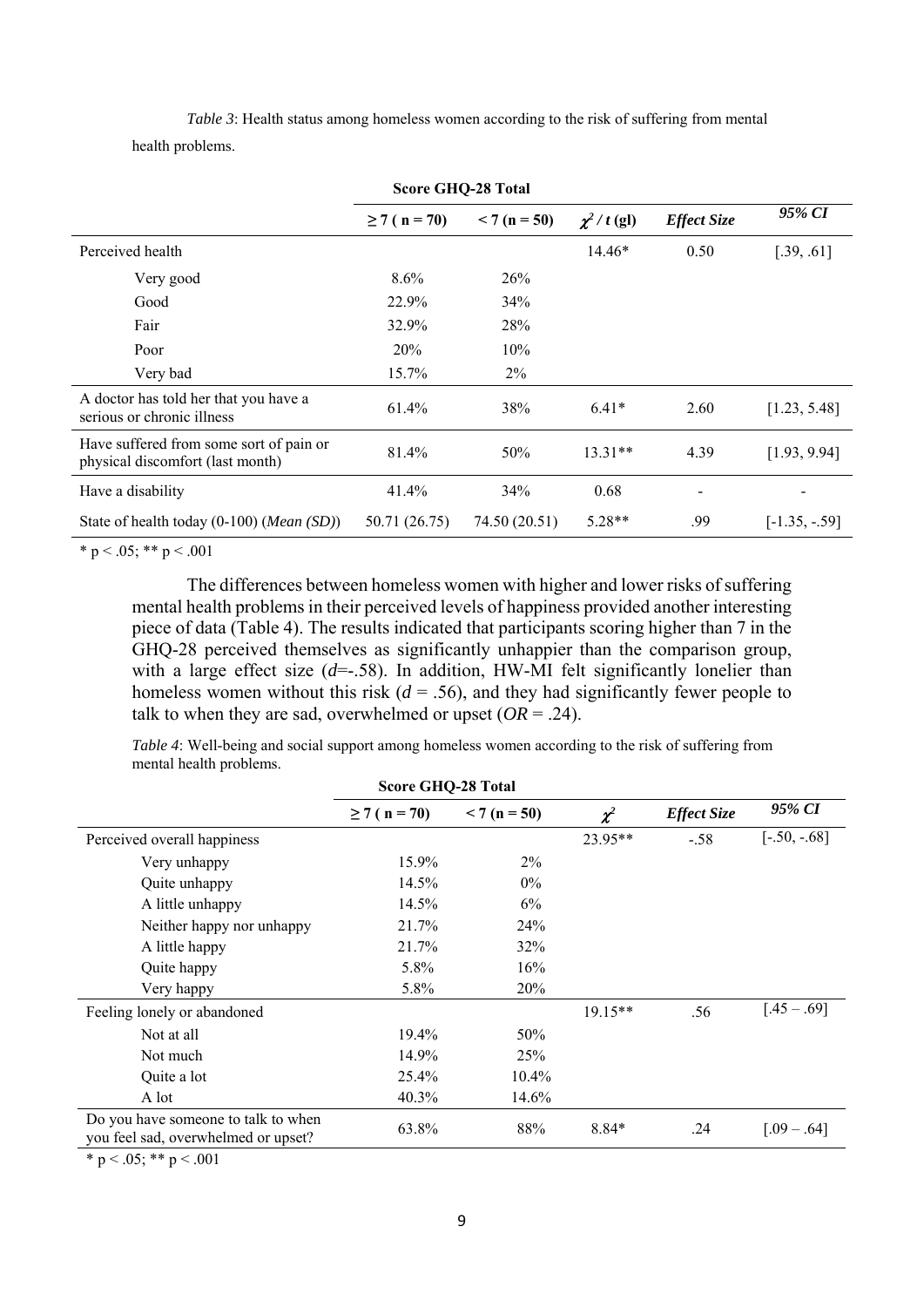### **Discussion and Conclusions**

Mental health is a key variable for understanding the etiology and maintenance of homelessness, particularly in the case of homeless women. The current study has demonstrated that women with a high risk of mental ill-health have poorer living conditions, are more vulnerable, are at a higher risk of sleeping on the street and are in poorer physical and mental health status. This is consistent with the results of other international studies, which have highlighted a more marked deterioration in mental health among women who literally sleep on the street (Nyamathi et al. 2000). In the case of Spain, available data also suggest that homeless women have a high prevalence of mental health problems, and even higher than other European countries (Moss 2018).

Differences were also observed in these women's trajectory of homelessness. Concretely, HW-MI had become homeless at an earlier age. However, no significant differences were observed for the duration of homelessness between groups. The studies carried out to date have found contradictory results. Some studies have found that the time a person has been living homeless correlates positively with the presence of a mental health problem (Nino et al. 2009). However, other studies have found precisely the opposite: people who have spent less time living homeless have worse scores for anxiety, insomnia and social dysfunction (Panadero-Herrero and Muñoz-López 2014). As for the number of episodes of homelessness that the women have experienced, a study carried out by Lippert and Lee (2015) observed that the number of these episodes affects their mental health, but these differences between the two groups were not observed in this study.

In other words, mental health appears to be related to the age when the person became homeless, but not to the time spent homeless or the number of episodes of homelessness. This result could be interpreted in various ways: on one hand, it could be due to a ceiling effect, i.e. the rates of chronicity among homeless women in Spain are generally so high that mental health is not significant to make a distinction among groups; however, it could also be due to the fact that HW-MI have access to specific resources for this group (e.g. employment programmes for people with mental health problems), which could reduce its long-term chronification (despite their situation being more serious at the beginning of their homelessness). Finally, although no differences were found between the groups with regards to engagement in economic activities during the previous month or attempts to obtain employment, the results showed that women at risk of suffering from mental health problems had worked less during their lifetime. This result is consistent with Dunne et al. (2012). This finding is crucial for designing social policies focusing on employment reintegration by means of jobs adapted to this population.

The large number of SLEs that homeless women have experienced both in childhood/adolescence and throughout their lives is particularly important. As observed in previous studies (Chambers et al. 2014), the number of SLEs increases among HW-MI. This result could be an important aspect for understanding how people in this subgroup become and remain homeless, as well as their increased vulnerability. These factors must be taken into account when designing specific interventions that are sensitive to the processes of victimization that these women have experienced (Patel et al. 2019).

Physical health problems have been an extensively studied issue related to homeless people, and have been highlighted as a risk factor for homeless women (Johnson et al. 2017). The overall examination of physical and mental health problems in this study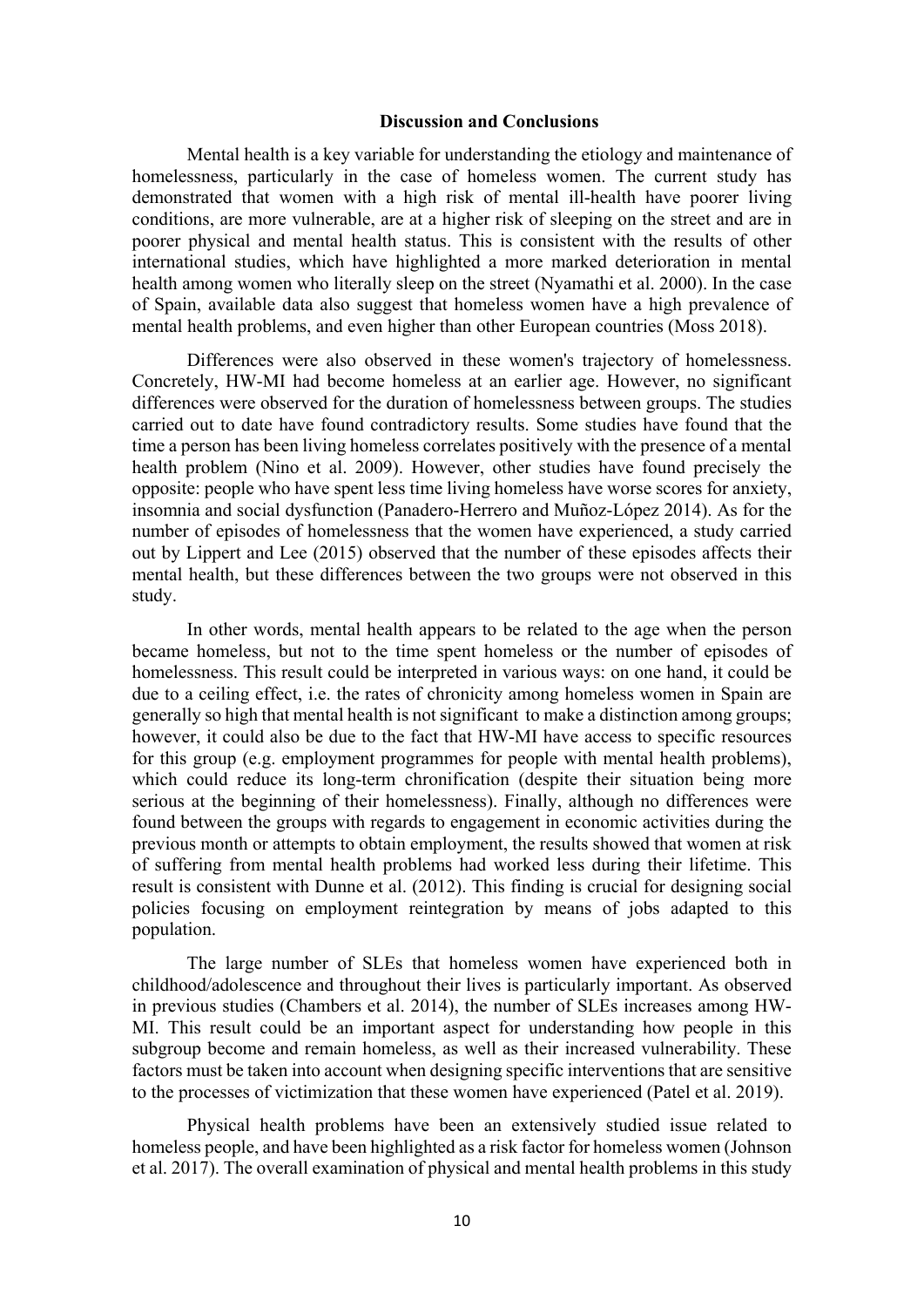showed that the perceived health of HW-MI was much worse for all the outcomes assessed: they considered themselves to be in poorer health, and suffer from chronic diseases and pain to a greater extent. However, no significant differences were found between the groups in terms of suffering from/reporting a disability. As for outcomes of well-being, the research carried out by Sun et al. (2012) found lower rates of subjective well-being in homeless people. Likewise, the results of this study showed that HW-MI were unhappier than those with a lower risk.

Finally, our results also suggested that the rates of loneliness and the lack of social support were higher for women who are more likely to suffer from mental health problems, replicating previous studies that have highlighted the high levels of loneliness experienced by homeless people and their difficulties in establishing social relationships (Bower 2018; Kidd and Shahar 2008). Phipps et al. (2019) highlighted the role that the social support and life satisfaction play in maintaining and exiting homelessness. The need to increase the quantity and quality of social relationships appears to be a key factor in reducing the feeling of loneliness, and this in turn would have a positive impact on the mental health of these women.

This study has a number of limitations. The results discussed are based on a crosssectional study of women that were not formally diagnosed with a mental illness, and as such it is impossible to determine their causality. Future studies should include longitudinal information to determine whether mental health problems are the reason for other risk factors, or whether on the contrary, the accumulation of other vulnerability factors lead to an increased risk of developing mental health problems among homeless people (Guillén et al. 2020) Furthermore, this research has no comparison group of women who are not homeless or of homeless men, which would help to determine whether the relations observed are due to the individual concerned being homeless, being a woman or an interaction of both. It is important to take into account that these results come from urban areas in Spain, and future studies should analyze the replicability of these findings in other contexts (e.g., rural areas and other countries), as well as the transcultural differences in such processes.

Summarizing, the data obtained suggest that mental health problems are a fundamental variable in homeless women, both because of its high level of prevalence and because of its relationship with other vulnerability factors. Programmes and interventions aimed at this population generally have a primarily social focus. However, these results highlight the importance of including empirically validated psychological interventions aimed at treating mental health problems and other associated factors. Costeffective psychological interventions would possibly reduce the unnecessary public expenditure arising from the secondary consequences of the lack of psychological treatments.

**Ethical standards:** All procedures were approved by the University Ethics Committee of Complutense of Madrid (Ref. 2017/18-004) and followed the 1964 Helsinki declaration.

**Informed consent:** Informed consent was obtained from all individual participants included in the study.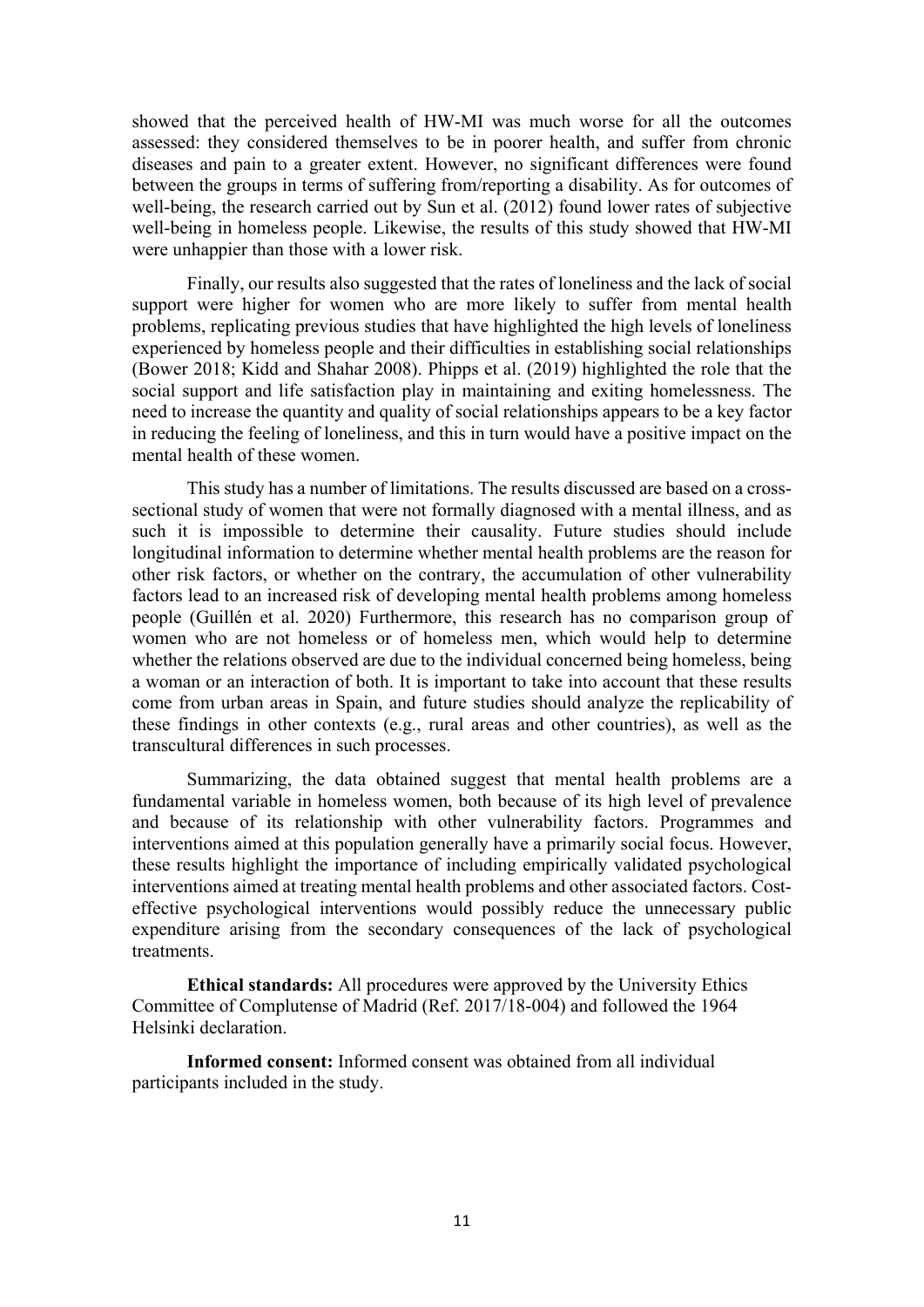### **References**

- Angel S, Bittschi B (2019) Housing and health. Rev Income Wealth 65:495–513. https://doi.org/10.1111/roiw.12341
- Bonugli R, Lesser J, Escandon S (2013) "The second thing to hell is living under that bridge": narratives of women living with victimization, serious mental illness, and in homelessness. Issues Ment Health Nurs 34:827–835. https://doi.org/10.3109/01612840.2013.831149
- Bower M (2018) Homelessness, loneliness and intersectionality: an Australian study
- Castellow J, Kloos B, Townley G (2015) Previous homelessness as a risk factor for recovery from serious mental illnesses. Community Ment Health J 51:674–684. https://doi.org/10.1007/s10597-014-9805-9
- Chambers C, Chiu S, Scott AN, et al (2014) Factors associated with poor mental health status among homeless women with and without dependent children. Community Ment Health J 50:553–559. https://doi.org/10.1007/s10597-013-9605-7
- Craig T, Hodson S (1998) Homeless youth in London: I. Childhood antecedents and psychiatric disorder. Psychol Med 28:1379–1388
- Duke A, Searby A (2019) Mental ill health in homeless women: a review. Issues Ment Health Nurs 40:605–612. https://doi.org/10.1080/01612840.2019.1565875
- Dunne E, Duggan M, O'Mahony J (2012) Mental health services for homeless: patient profile and factors associated with suicide and homicide. Ir Med J 105 (3):71–74
- Feeney A, McGee H, Holohan T, Shannon H (2000) The health of Hostel-dwelling men in Dublin: perceived health status, lifestyle and healthcare utilisation of homeless men in south inner city Dublin hostels. Department of General Practice & Health Services Research Centre, Department of Psychology, RCSI & Department of Public Health, Eastern Health Board.
- Goldberg DP (1972) The detection of psychiatric illness by questionnaire. Oxford University Press: London
- Goldberg DP, Hillier VF (1979) A scaled version of the General Health Questionnaire. Psychol Med 9:139. https://doi.org/10.1017/S0033291700021644
- Greenberg GA, Rosenheck RA (2010) Mental health correlates of past homelessness in the national comorbidity study replication. J Health Care Poor Underserved 21:1234–1249. https://doi.org/10.1353/hpu.2010.0926
- Guillén AI, Marín C, Panadero S, Vázquez JJ (2020) Substance use, stressful life events and mental health: a longitudinal study among homeless women in Madrid (Spain). Addict Behav 103:106246. https://doi.org/10.1016/j.addbeh.2019.106246
- Hwang SW, Wilkins R, Tjepkema M, et al (2009) Mortality among residents of shelters, rooming houses, and hotels in Canada: 11 year follow-up study. BMJ 339:b4036. https://doi.org/10.1136/bmj.b4036
- Johnson G, Ribar D, Zhu A (2017) Women's homelessness: international evidence on causes, consequences, coping and policies. SSRN Electron J. https://doi.org/10.2139/ssrn.2927811
- Kidd S, Shahar G (2008) Resilience in homeless youth: the key role of self-esteem. Am J Orthopsychiatry 78:163–172. https://doi.org/10.1037/0002-9432.78.2.163
- Lebrun-Harris LA, Baggett TP, Jenkins DM, et al (2013) Health status and health care experiences among homeless patients in federally supported health centers: findings from the 2009 patient survey. Health Serv Res 48:992–1017. https://doi.org/10.1111/1475-6773.12009
- Lippert AM, Lee BA (2015) Stress, coping, and mental health differences among homeless people. Sociol Inq 85:343–374. https://doi.org/10.1111/soin.12080
- Lobo A, Pérez-Echeverría M, Artal J (1986) Validity of the scaled version of the General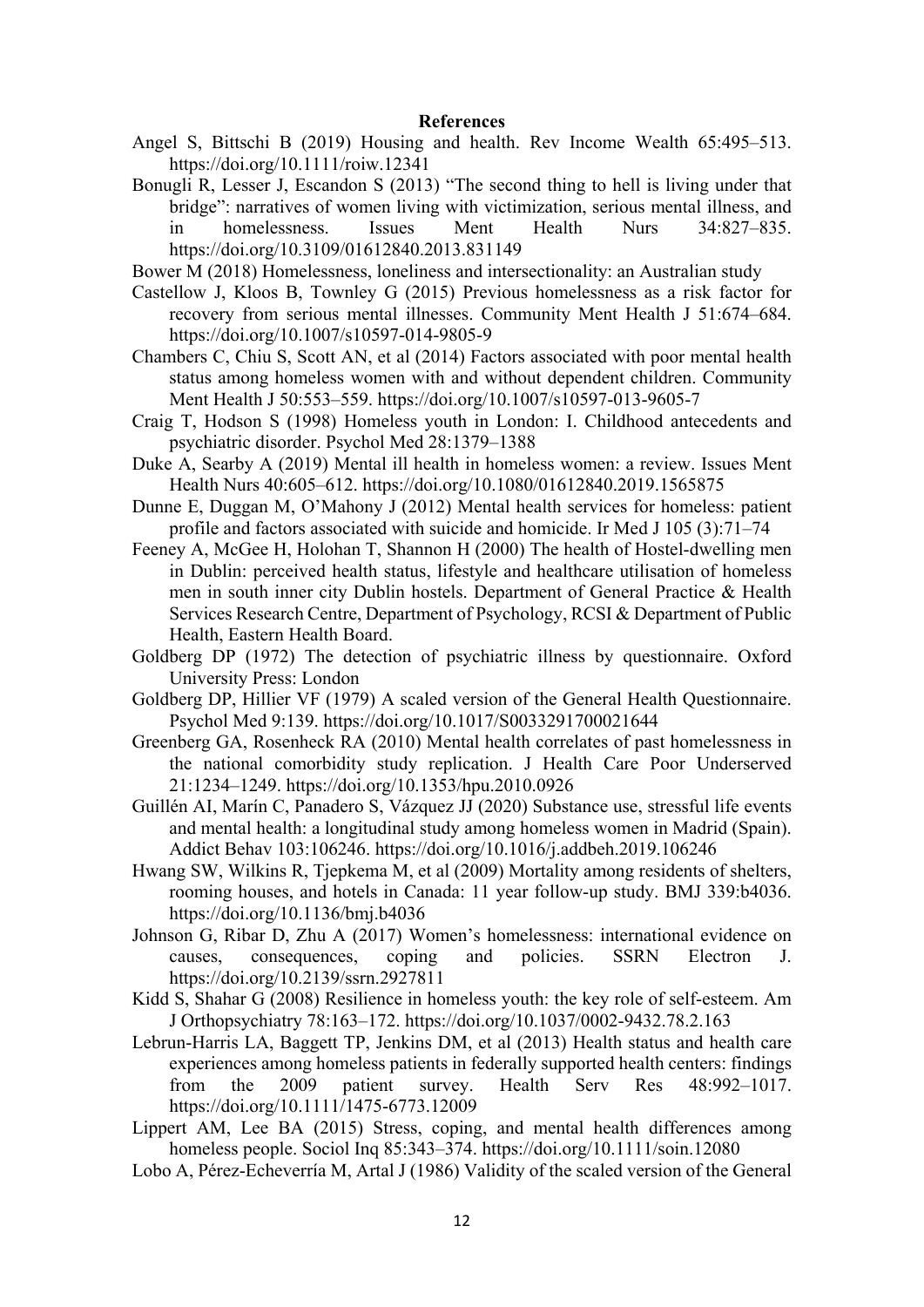Health Questionnaire (GHQ-28) in a Spanish population. Psychol Med 16(1):135– 140

- Moss K (2018) A study of women rough sleepers in four European countries. Social Lawyer 7. https://doi.org/10.13169/socialistlawyer.78.0007
- Muñoz M, Vázquez C, Cruzado JA (1995) Homeless people in Madrid. Psychosoc. Epidemiol. Rep.
- National Alliance to End Homelessness (2007) Vital mission: ending homelessness among veterans. Washington, DC: National Alliance to End Homelessness
- Nilsson SF, Nordentoft M, Hjorthøj C (2019) Individual-level predictors for becoming homeless and exiting homelessness: a systematic review and meta-analysis. J Urban Heal 96:741–750. https://doi.org/10.1007/s11524-019-00377-x
- Nino MD, Loya MA, Cuevas MC (2009) Who are the chronically homeless? Social characteristics and risk factors associated with chronic homelessness. J Soc Distress Homeless 19:41–65. https://doi.org/10.1179/105307809805365145
- Nyamathi AM, Leake B, Gelberg L (2000) Sheltered versus nonsheltered homeless women. J Gen Intern Med 15:565–572. https://doi.org/10.1046/j.1525- 1497.2000.07007.x
- Panadero-Herrero S, Muñoz-López M (2014) Health, quality of life and consumption of substances as a function of time in a homeless situation. Ann Psychol 30(1):70–77
- Panadero S, Martín R, Vázquez JJ (2018) Suicide attempts and stressful life events among homeless people in Madrid (Spain). J Community Appl Soc Psychol 28:200–212. https://doi.org/10.1002/casp.2351
- Panadero S, Vázquez JJ (2016) At the frontiers of citizenship. Situation of the homeless and at risk of social exclusion in Madrid. Universidad de Alcalá (UAH)
- Patel AR, Weobong B, Patel VH, Singla DR (2019) Psychological treatments for depression among women experiencing intimate partner violence: findings from a randomized controlled trial for behavioral activation in Goa, India. Arch Womens Ment Health 22:779–789. https://doi.org/10.1007/s00737-019-00992-2
- Phipps M, Dalton L, Maxwell H, Cleary M (2019) Women and homelessness, a complex multidimensional issue: findings from a scoping review. J Soc Distress Homeless 28:1–13. https://doi.org/10.1080/10530789.2018.1534427
- Rayburn N, Wenzel S, Elliot M, et al (2005) Trauma, depression, coping, and mental health service seeking among impoverished women. J Consult Clin Psychol 73:667
- Riley ED, Cohen J, Knight KR, et al (2014) Recent violence in a community-based sample of homeless and unstably housed women with high levels of psychiatric comorbidity. Am J Public Health 104:1657–63. https://doi.org/10.2105/AJPH.2014.301958
- Roca P, Panadero S, Rodríguez-Moreno S, et al (2019) The revolving door to homelessness. The influence of health, alcohol consumption and stressful life events on the number of episodes of homelessness. Ann Psychol 35:175–180. https://doi.org/10.6018/ANALESPS.35.2.297741
- Rocha K, Pérez K, Rodríguez-Sanz M, Obiols JE (2011) Psychometric properties and normative values of the General Health Questionnaire (GHQ-12) in the general Spanish population. J Clin Heal Psychol 11:125–139
- Sullivan G, Burnam A, Koegel P, Hollenberg J (2000) Quality of life of homeless persons with mental illness: results from the course-of-homelessness study. Psychiatr Serv 51:1135–1141. https://doi.org/10.1176/appi.ps.51.9.1135
- Sun S, Irestig R, Burström B, et al (2012) Health-related quality of life (EQ-5D) among homeless persons compared to a general population sample in Stockholm County, 2006. Scand J Public Health 40:115–125.